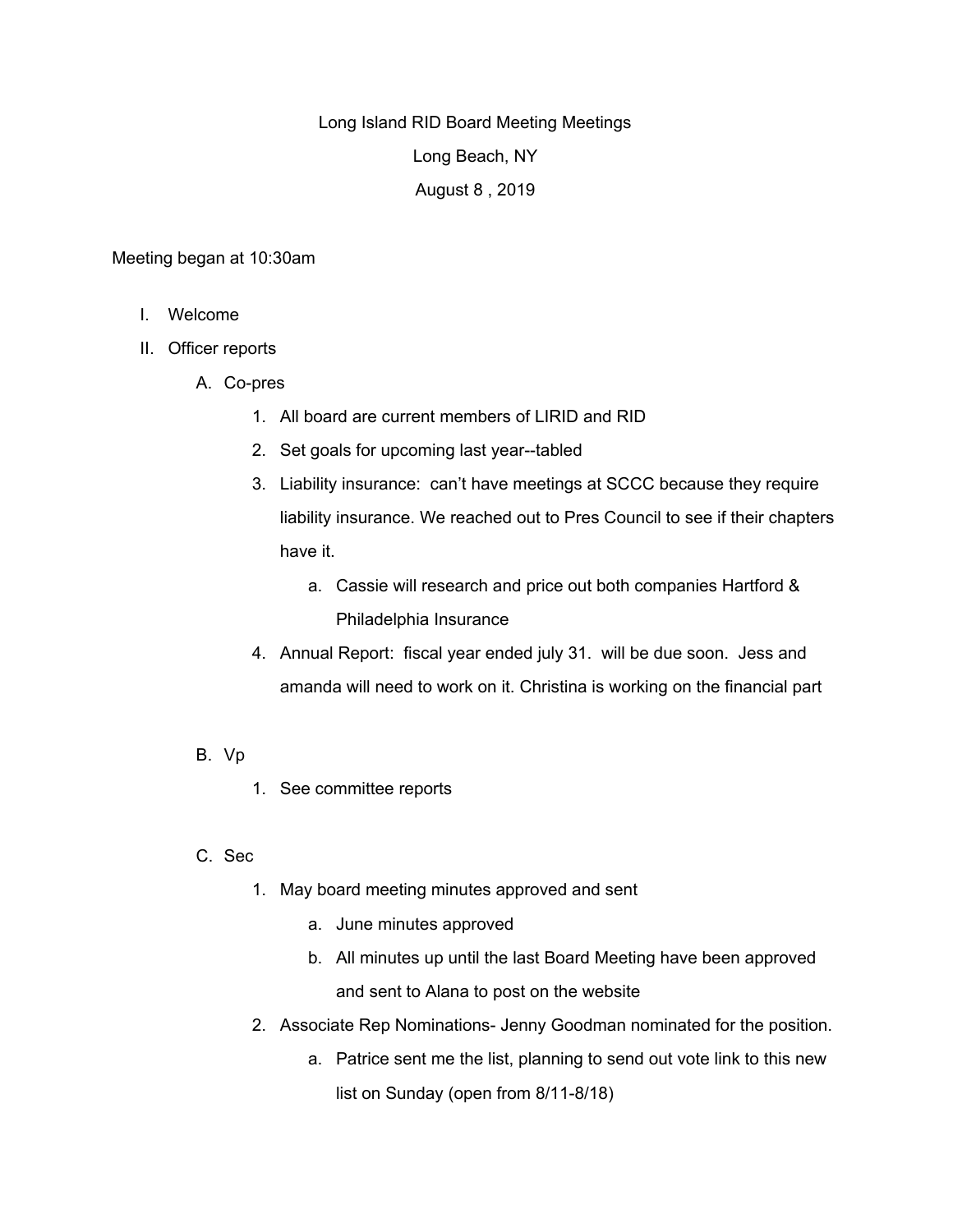## A. Treasurer-

- 1. Maureen reimbursed -\$32.00
- 2. \$11,995.14 total in LIRID account
- 3. GoDaddy renewal for products needed as per webmaster
	- CMP sponsor fee paid
	- LIRID paid Mill Neck for our half of the emergency press conference \$52.27
	- Our storage unit is \$125/month--will increase to \$144/month---Maureen will call to ask for lower increase
- A. MAL
	- 1. Mailbox system for pick up and mail handling--Cassie has a key now, Members at Large will rotate mail pick up
	- 2. Post all workshops to RID FB page
	- 3. Social media ad to encourage membership renewal
	- 4. Donation of books from Pat Pomerance- needs to be added to lending library
	- 5. Discussion about keeping the storage unit---tabled
- A. Associate rep
- II. Committee Reports-
	- 1. Bylaws
		- a. 2 year term will end on June 30, 2020
		- b. Call for nominations must go out in March 2020
	- 2. Mentoring- Tara is back. Wants to set up mentorship during meeting
	- 3. Fundraising
		- a. Jennifer Wilkinson fundraiser for Laurie raised \$455
		- b. Go fund me \$1530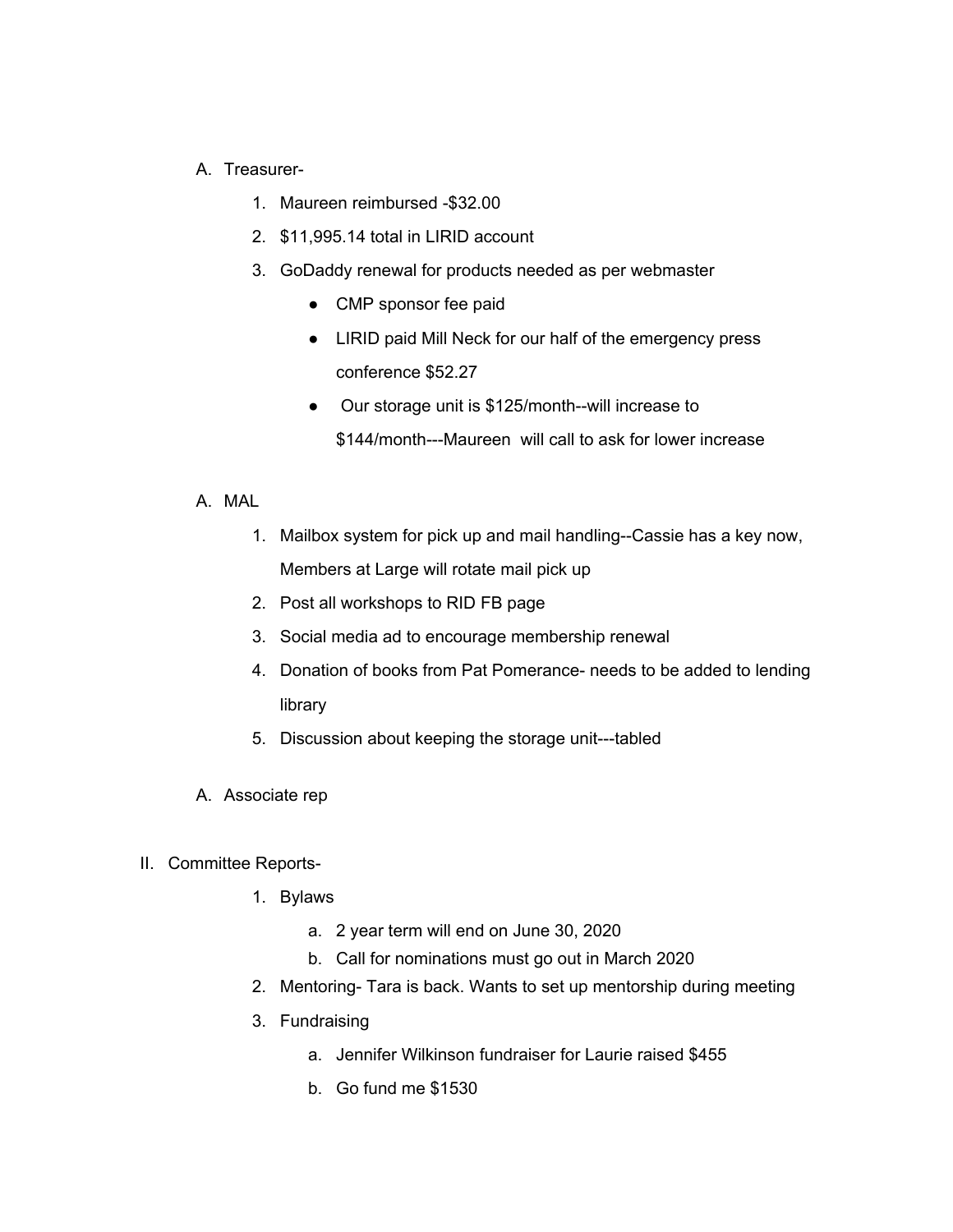- c. Other donations -tbd
- d. Fundraising Committee: will discuss level of involvement
- e. Christina will send Total donations to laurie tomorrow
- f. Fall fundraiser:
	- a. research bowling alley fundraiser--bowling alley on 110
	- b. Nov 17 and Nov 24
	- c. 4pm
	- d. Collect donations for about 5 baskets to raffle
- 4. Webmaster
	- a. Continue sending updates for the website in a timely fashion to the webmaster email address
- 5. Membership
	- a. Effectively using spreadsheet to keep track of membership and share information with christina
- 6. Emergency fund
	- a. \$500 was requested and approved.
	- b. All requests and donations are confidential
	- c. Must clarify the rules and requirements of the fund at the GM
- 7. Professional Development
	- a. Hoping for PD for kickoff in Sept
	- b. All day workshop for fall
	- c. Meetball place might not happen. No presenter available
	- d. Waiting on Update on Opportunity to Partner with another agency for workshop Howard Chesloff from Choice Interpreting.
	- e. Dylan Geil and Samantha Pomarico (said not at this time) possible member appreciation day
- 8. Elections
	- a. New Assoc Rep --see secretary report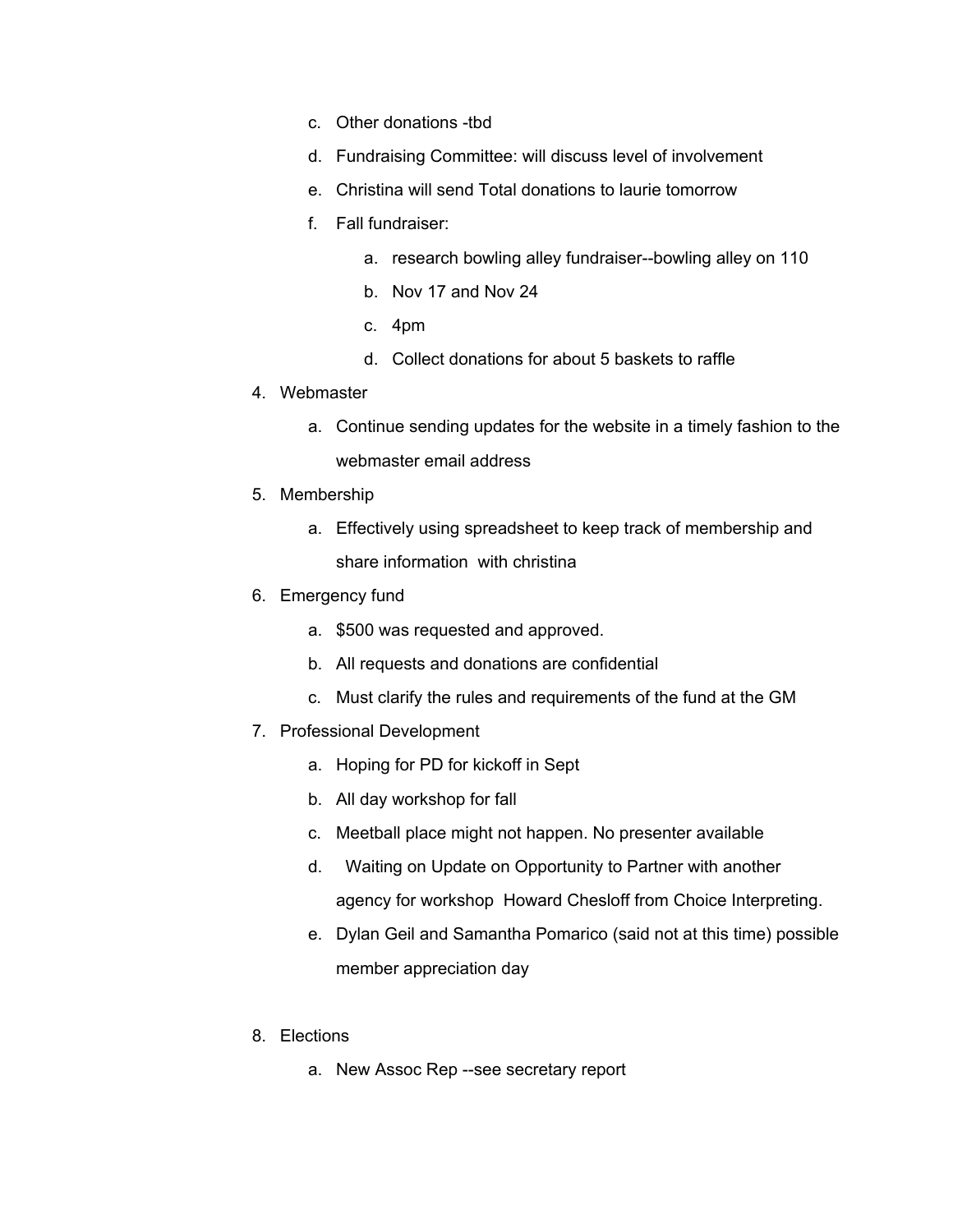## III. Old Business

- A. C/DI Scholarship Fund: Sandra wants to recruit Deaf members Waiting for member list to be shared
- B. National Conference Update
	- 1. President's Council bought LaTanaya (old region 1 rep) a gift basket and gave it to her at the conference. She joined the national board as member at large. Gift was paid out of pocket from Amanda and Jess.
	- 2. LaTanya sent a thank you to the Pres council.
	- 3. Region 1 Rep position is vacant, 3 applied for position
- C. Member Appreciation Day and Kick-off
	- 1. September date tbd Sept 10 or 17 are possible
	- 2. That Meetball Place
	- 3. Awaiting response from PD
		- a. Only time we will offer free CEUs each year
- D. General Meeting:
	- 1. Oct 19 10-12 in suffolk county community college not available without liability insurance. Room at NCC secured.
	- 2. Plan for a good meeting
		- a. Food-coffee, bagels and fruit-MAL will bring
		- b. Agenda
		- c. Discussion
		- d. Maybe workshop after meeting if Sept doesn't work out
- E. NYC Region 1 Conference
	- 1. July 6-9, 2020, Brooklyn, NY
	- 2. 2 co-chairs have volunteered
	- 3. All chapters must choose a committee. LIRID offered to do conference bags.
		- a. January start contacting agencies and schools for donations